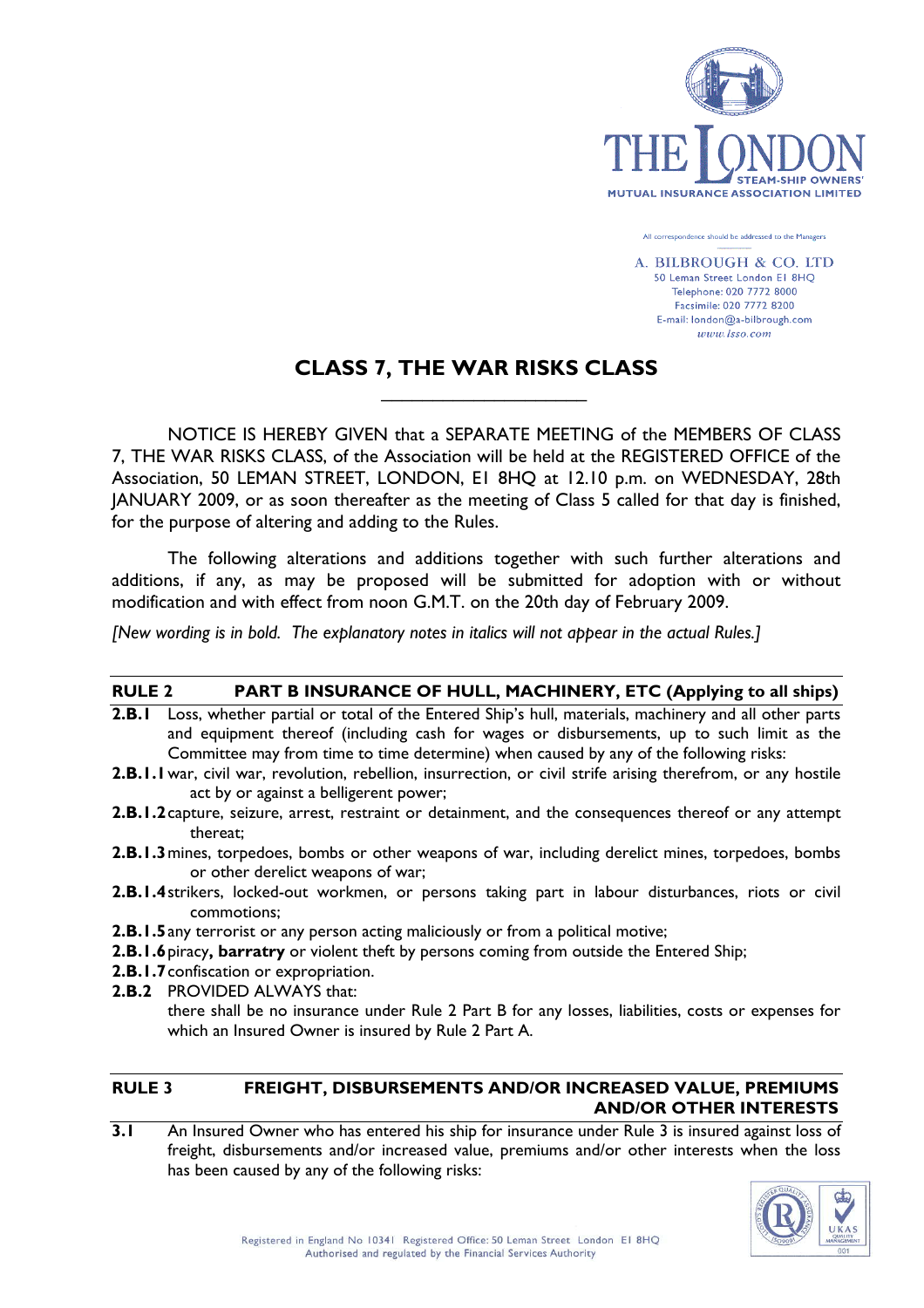- **3.1.1** war, civil war, revolution, rebellion, insurrection, or civil strife arising therefrom, or any hostile act by or against a belligerent power;
- **3.1.2** capture, seizure, arrest, restraint or detainment, and the consequences thereof or any attempt thereat;
- **3.1.3** mines, torpedoes, bombs or other weapons of war including derelict mines, torpedoes, bombs or other derelict weapons of war;
- **3.1.4** strikers, locked-out workmen or persons taking part in labour disturbances, riots or civil commotions;
- **3.1.5** any terrorist or any person acting maliciously or from a political motive;
- **3.1.6** piracy, **barratry** or violent theft by persons coming from outside the Entered Ship;
- **3.1.7** confiscation or expropriation.
- **3.2** PROVIDED ALWAYS that:
- **3.2.1** there shall be no insurance under Rule 3 for any losses, liabilities, costs or expenses for which an Insured Owner is insured under Rule 2 Part A.

# **4.B TERMS APPLICABLE ONLY TO RULE 2 PARTS A AND B**

**4.B.1** The Association shall not be liable for any losses, liabilities, costs or expenses covered by the Standard Form of English Marine Policy with the Institute Time Clauses - Hulls (edition of 1.10.83 or any subsequent edition or amendment thereof current at the date of the casualty) attached and with the War Exclusion Clause, the Strikes Exclusion Clause**,** and the Malicious Acts Exclusion Clause **and the Violent Theft, Piracy and Barratry Exclusion Clause** inserted therein or which would have been covered thereby if the Entered Ship had been insured under such a policy. A loss shall be deemed to be so insured notwithstanding that it is excluded in whole or in part by any deductible or franchise specified in such a policy. PROVIDED ALWAYS that:

 losses, liabilities, costs or expenses caused by piracy or violent theft by persons coming from outside the Entered Ship shall be recoverable under Rule 2 Part B notwithstanding that they are also covered by the Standard Form of English Marine Policy with the Institute Time Clauses -Hulls (edition of 1.10.83 or any subsequent edition or amendment thereof current at the date of the casualty) attached.

[*Explanation: There have been recent indications that hull and machinery underwriters will be introducing exclusions from cover for barratry from hull policies and of Owners therefore seeking such cover from their war underwriters. Although not all Owners will face such an exclusion from their hull policies, it seems that this may increasingly become the case. The above Rule changes are intended to include this risk, to avoid any potential gaps in cover.*]

# **RULE 17 NOTICE OF TERMINATION AND NOVATION**

- 17.2 If a notice shall have been given pursuant to Rule 17.1, the period of insurance shall terminate at noon G.M.T. on the 20th February immediately following such notice. Save with the agreement of the Managers **and save as provided in Rule 17.3**, an Entered Ship may not be withdrawn from this Class of the Association nor may any notice of termination be given at any other time.
- **17.3 In the event of any sale, disposal or transfer by the Association of the whole or any part of the undertaking, property, assets or liabilities of the Association to any third party carrying on the whole or any part of the business of the Association in succession to the Association (the "Transferee"), any contract of insurance in respect of any Insured Owner 's interest in an Entered Ship (together with the entry of that Ship in respect of that interest) may, subject to the approval of the Committee (provided such approval was decided upon at a meeting of the Committee at which not less than two thirds of the Committee members present and entitled to vote voted in favour of the resolution to give such approval, or is the subject of a written resolution signed by all members of the Committee), be:**